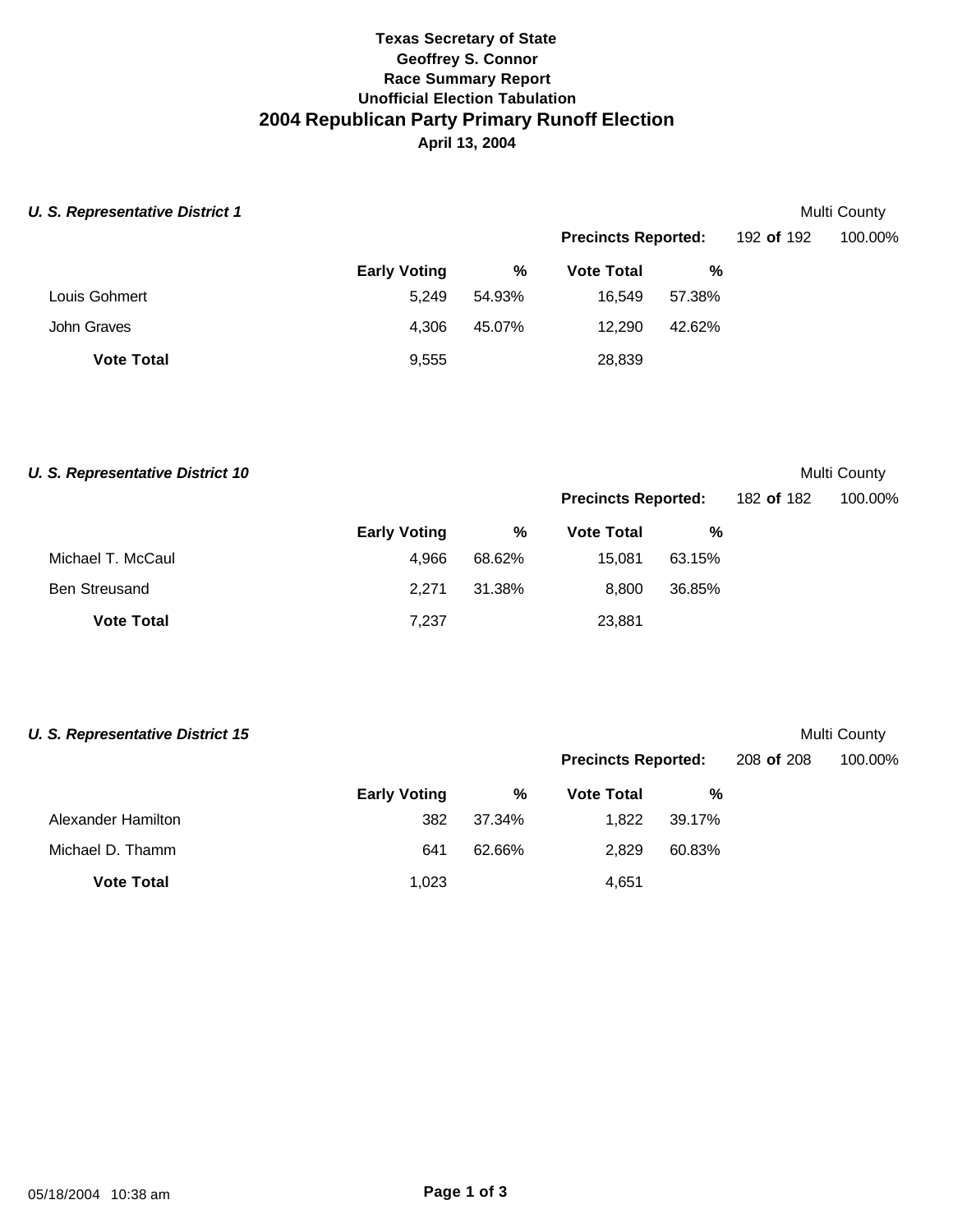## **Texas Secretary of State Geoffrey S. Connor Race Summary Report Unofficial Election Tabulation 2004 Republican Party Primary Runoff Election April 13, 2004**

| <b>U. S. Representative District 17</b> |                     |        |                            |        |            | Multi County |
|-----------------------------------------|---------------------|--------|----------------------------|--------|------------|--------------|
|                                         |                     |        | <b>Precincts Reported:</b> |        | 244 of 244 | 100.00%      |
|                                         | <b>Early Voting</b> | %      | <b>Vote Total</b>          | %      |            |              |
| Dot Snyder                              | 4,206               | 45.74% | 14.494                     | 46.01% |            |              |
| Arlene Wohlgemuth                       | 4.989               | 54.26% | 17.010                     | 53.99% |            |              |
| <b>Vote Total</b>                       | 9,195               |        | 31,504                     |        |            |              |

**U. S. Representative District 28** Multi County

|                           | <b>Early Voting</b> |        | <b>Precincts Reported:</b> |        | 214 <b>of</b> 214 | 100.00% |
|---------------------------|---------------------|--------|----------------------------|--------|-------------------|---------|
|                           |                     | %      | <b>Vote Total</b>          | %      |                   |         |
| Francisco "Quico" Canseco | 247                 | 25.36% | 1.035                      | 35.46% |                   |         |
| James (Jim) F. Hopson     | 727                 | 74.64% | 1.884                      | 64.54% |                   |         |
| <b>Vote Total</b>         | 974                 |        | 2,919                      |        |                   |         |

| <b>Early Provisional Ballots: 6</b> |                     | <b>Provisional Ballots: 93</b> |                   | <b>Precincts Reported:</b> 4,739 of 4,739 100.00% |  |
|-------------------------------------|---------------------|--------------------------------|-------------------|---------------------------------------------------|--|
|                                     | <b>Early Voting</b> | %                              | <b>Vote Total</b> | %                                                 |  |
| <b>Robert Butler</b>                | 29.628              | 37.92%                         | 81.105            | 35.76%                                            |  |
| Victor G. Carrillo - Incumbent      | 48.497              | 62.08%                         | 145.706           | 64.24%                                            |  |
| <b>Vote Total</b>                   | 78.125              |                                | 226.811           | Voter Registration 12,264,663                     |  |
|                                     | % Voting Early      | 0.64%                          | % VR Voting       | 1.85%                                             |  |